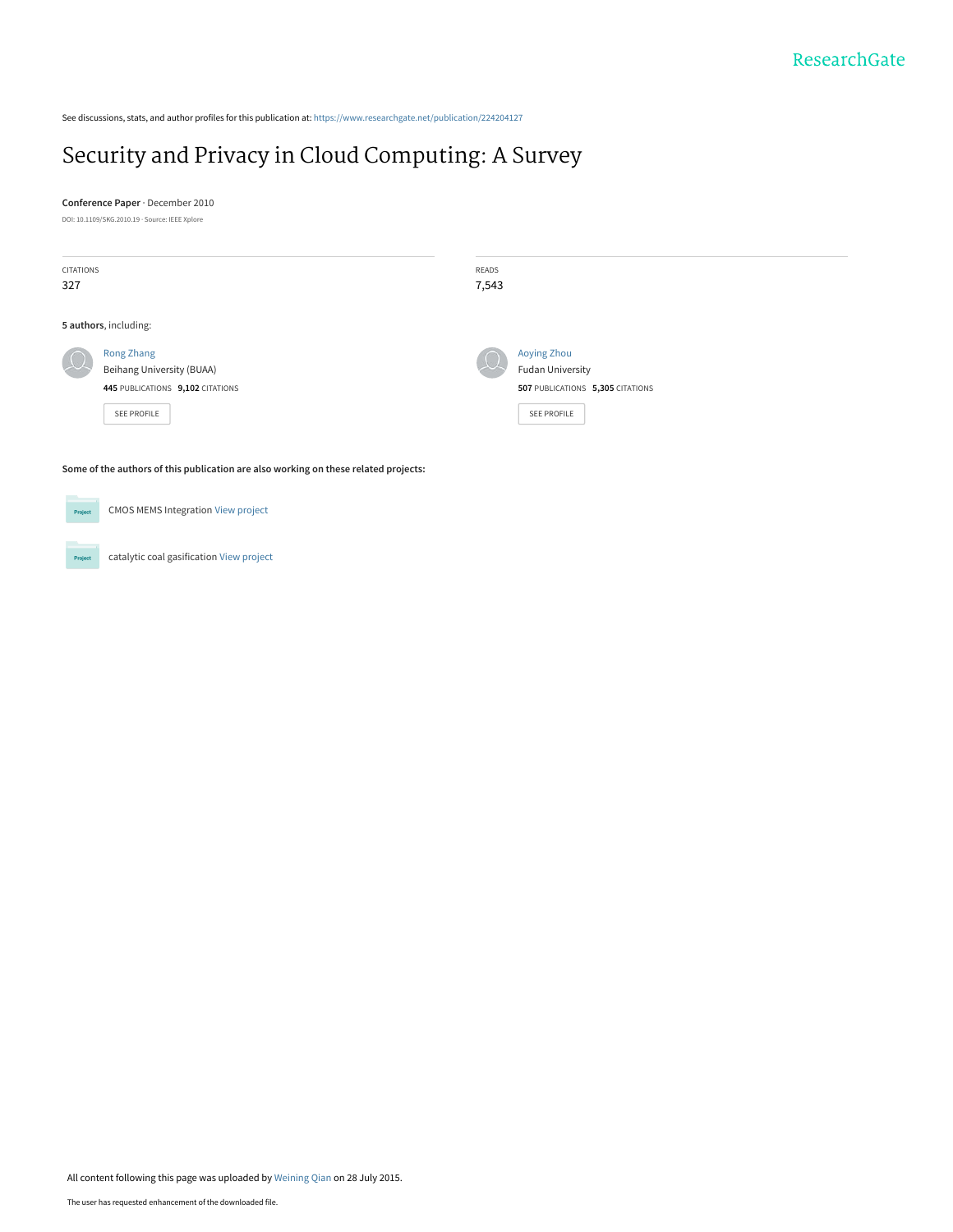# Security and Privacy in Cloud Computing: A Survey

Minqi Zhou*†* , Rong Zhang*§* , Wei Xie*†* , Weining Qian*†* , Aoying Zhou*†*

*†*Software Engineering Institute, East China Normal University, Shanghai 200062, China.

*§*National Institute of Information and Communications Technology, Kyoto 619-0289, Japan.

*{*mqzhou,wxie,wnqian,ayzhou*}*@sei.ecnu.edu.cn,rongzhang@nict.go.jp

*Abstract*— Cloud Computing is becoming a well-known buzzword nowadays. Many companies, such as Amazon, Google, Microsoft and so on, accelerate their paces in developing Cloud Computing systems and enhancing their services to provide for a larger amount of users. However, security and privacy issues present a strong barrier for users to adapt into Cloud Computing systems. In this paper, we investigate several Cloud Computing system providers about their concerns on security and privacy issues. We find those concerns are not adequate and more should be added in terms of five aspects (i.e., availability, confidentiality, data integrity, control, audit) for security. Moreover, released acts on privacy are out of date to protect users' private information in the new environment (i.e., Cloud Computing system environment) since they are no longer applicable to the new relationship between users and providers, which contains three parties (i.e., Cloud service user, Cloud service provider/Cloud user, Cloud provider). Multi located data storage and services (i.e., applications) in the Cloud make privacy issues even worse. Hence, adapting released acts for new scenarios in the Cloud, it will result in more users to step into Cloud. We claim that the prosperity in Cloud Computing literature is to be coming after those security and privacy issues having be resolved.

#### I. INTRODUCTION

Computer in its evolution form, has been changed multiple times, as learned from its past events. First from the beginning when mainframes (i.e. state-of-the-art computers for mission critical tasks, named in mid of 1960s referred to their main CPU cabinets) were predicted to be the future of computing. Indeed mainframes and large scale machines were built and used, and in some circumstances they are used similarly today. The trend, however, turned from bigger and more expensive, to smaller and more affordable commodity PCs and servers which are tired together to construct the so called *Cloud Computing System*, denoted as *Cloud* in short, due to their same capability in providing services, say storage, computation, management and so on. Moreover, Cloud has advantages in offering more scalable, fault-tolerant services with even higher performance. Cloud computing can provide infinite computing resources on demand due to its high scalability in nature, which eliminates the needs for Cloud service providers to plan far ahead on hardware provisioning. As Cloud service providers can eliminate an up-front commitment, they are able to start from small companies and increase hardware resources only when there is an increase in need. Because of the capability of renting hardware from Cloud Computing providers, they are charged in terms of computing resources usage on a short-term basis (e.g., processors by the hour and storage by the day), and can release computing resources as they need, which is the so called *utility computing*. Therefore, some of the Cloud users enjoy the scalability of Cloud to provide services (e.g. Data as a Service (Daas), Software as a Service (SaaS), Platform as a Service (PaaS)) to a larger amount of end users above Cloud Computing systems. Under this computing ecosystem, Cloud Computing is developing at an amazing pace.

Many companies, such as Amazon, Google, Microsoft and so on, accelerate their paces in developing Cloud Computing systems and enhancing its services providing to a larger amount of users. As consisted of hundreds of thousands of commodity PCs and servers (say low prices), Cloud is more capable for competitions between companies. The successes of the above companies, say Google, Amazon and so on, are great examples and encourage an amount of other companies to step into the Cloud, such as MediaTemple, Mosso, Joyent, Flexicale, and so on. Lots of services, such DaaS, SaaS, PaaS, IaaS, etc. get into practice and provide to millions of users. On the other hand, more and more users are considering Cloud Computing is important and start to setup applications in the Cloud Computing system or adopt the services provided by it. According to a survey conducted by Forrester [1] over a large number of firms, which evaluate the importance of using Software as a Service (SaaS) in terms of their points of view, more and more firms are thinking it is important. Fig. 1 gives it in detail. 15% of the firms view it is important and another 5% of the firms consider it is very important. In the survey [1], it also claims that a typical organization today might have 5 to 15 applications in the Cloud. As Cloud Computing has advantages for both providers and users, it is developing in an amazing pace and predicted to grow and be adopted by a large amount of users in the near future [2]. Thus, Cloud Computing is becoming a well-known buzzword nowadays.

However, security and privacy issues present a strong barrier for users to adapt into Cloud Computing systems. According to an IDC survey in August 2008, which is conducted of 244 IT executives/CIOs and their line-of-business (LOB) colleagues about their companies' use of and views about IT Cloud Services, security is regarded as the top challenge of nine [3]. Fig. 2 shows the nine challenges in detail. Security is the top one concern, say users of Cloud Computing worry about their businesses' information and critical IT resources in the Cloud Computing system which are vulnerable to be attacked. Nevertheless, concerns on performance and availability are below the security. Furthermore, Cloud Computing becomes a hot topic at the RSA security conference in San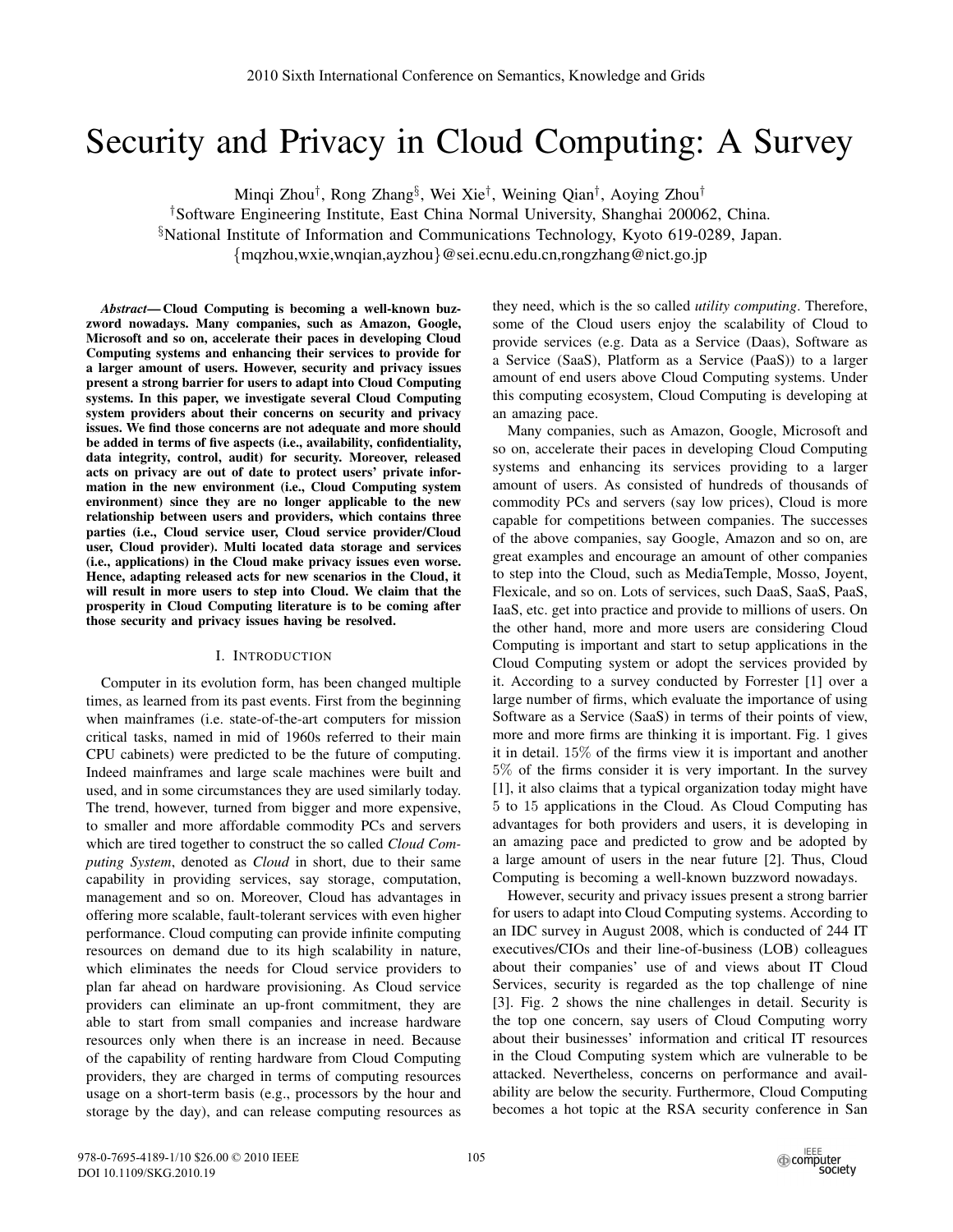

Fig. 1. Rating the Importance of Using SaaS in Terms of firms' Points of View

Q: Rate the challenges/issues ascribed to the 'cloud'/on-demand model



Fig. 2. Rate the Challenges/Issues Ascribed to the Cloud On-demand Model

Francisco in April 2009. Cisco CEO Chambers said that Cloud computing was inevitable, but that it would shakeup the way that networks are secured on that conference. Again, Forrester [1] also said data protection, operational integrity vulnerability management, business continuity (BC), disaster recovery (DR), and identity management (IAM) are top concerns of security issues for Cloud Computing and privacy is another key concern. Security and privacy of Cloud Computing system become a key factor for users to adapt into it.

Moreover, many security and privacy incidents are also observed in today's Cloud Computing systems. We list a few of them blew:

- *<sup>∙</sup>* Google Docs found a flaw that inadvertently shares users docs in March 2009.
- *<sup>∙</sup>* A Salesforce.com employee fell victim to a phishing attack and leaked a customer list, which generated further targeted phishing attacks in October 2007.
- *<sup>∙</sup>* Epic.com lodged a formal complaint to the FTC against Google for its privacy practices in March 2009. EPIC was successful in an action against Microsoft Passport.
- *<sup>∙</sup>* Steven Warshak stops the government's repeated secret searches and seizures of his stored email using the federal Stored Communications Act (SCA) in July, 2007.

However, the government argues the Fourth Amendment doesn't protect emails at all when they are stored with an ISP or a webmail provider like Hotmail or Gmail.

That's to say, many Cloud Computing systems in the real world do have security and privacy problems.

In this paper, we investigate the security and privacy concerns of current Cloud Computing systems provided by an amount of companies. As Cloud Computing referred to both the applications delivered as services over the Internet and the infrastructures (i.e., the hardware and systems software in the data centers) that provide those services [2], we present the security and privacy concerns in terms of the diverse applications and infrastructures. Based on the investigation to those Cloud Computing systems, we find that the security and privacy concerns provided by companies nowadays are not adequate, and consequently result in a big obstacle for users to adapt into the Cloud Computing systems. Hence, more concerns on security issues, such as availability, confidentiality, data integrity control, audit and so on, should be taken into account. New strategies are able to be deployed into Cloud Computing systems to make them even more secure. We present a few such strategies in terms of the five aspects in the Cloud Computing literature. Cloud Computing system usually has a special relationship between users and providers (i.e. three parties), which will be introduced in Section III. The special relationship results in many privacy protection acts not applicable in the Cloud Computing scenarios. We investigate a few privacy acts to illustrate that they are out of date. Data storage in the Cloud Computing system which is located in multi regions (locations) to make the system more tolerant may also raise the privacy problems. We present a brief introduction to this latter. We admit the prosperity of Cloud era do to be coming after those issues on security and privacy being resolved.

The rest of the paper is organized as follows. Security concerns should be added to the current systems, which is presented in Section II, while those privacy concerns are presented in Section III. We conclude our paper in Section IV.

#### II. SECURITY ON DEMAND

Cloud services are applications running somewhere in the Cloud Computing infrastructures through internal network or Internet. For users, they don't know or care about the data where to be stored or services where to be provided. Cloud computing allows providers to develop, deploy and run applications that can easily grow in capacity (scalability), work rapidly (performance), and never (or at least rarely) fail (reliability), without any concerns on the properties and the locations of the underlying infrastructures. The penalties of obtaining these properties of Cloud Computing are to store individual private data on the other side of the Internet and get service from other parties (i.e. Cloud providers, Cloud service providers), and consequently result in security and privacy issues. Then, what kind of security is sufficient for users? Basically, we say the Cloud Computing systems are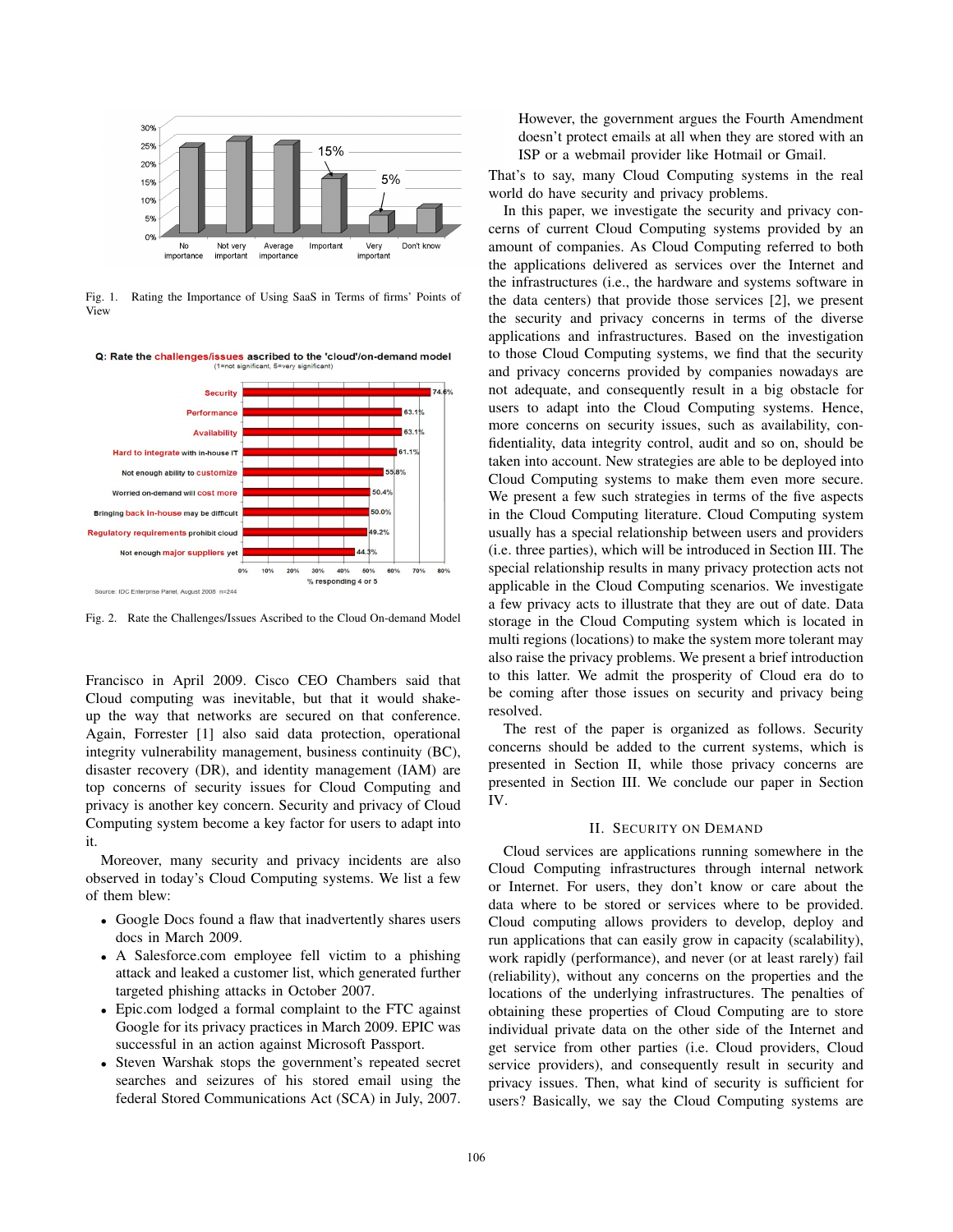secure if users can depend on them (i.e. DaaS, SaaS, PaaS, IaaS, and so on) to behave as users expect. Traditionally, it contains 5 goals, say availability, confidentiality, data integrity, control and audit, to achieve adequate security. The five goals are integrated systematically, and none of them could be forfeited to achieve the adequate security. Nevertheless, few Cloud Computing systems can achieve the five goals together nowadays.

# *A. Availability*

The goal of availability for Cloud Computing systems (including applications and its infrastructures) is to ensure its users can use them at any time, at any place.

As its web-native nature, Cloud Computing system enables its users to access the system (e.g., applications, services) from anywhere. This is true for all the Cloud Computing systems (e.g., DaaS, SaaS, PaaS, IaaS, and etc.). Required to be accessed at any time, the Cloud Computing system should be severing all the time for all the users (say it is scalable for any number of users). Two strategies, say hardening and redundancy, are mainly used to enhance the availability of the Cloud system or applications hosted on it.

Many Cloud Computing system vendors provide Cloud infrastructures and platforms based on virtual machines. For example, Amazon Web Services provide EC2, S3 entirely based on the virtual machine called Xen [4], and Skytap [5] offers virtual lab management application relaying on hypervisors, including VMware [6], Xen and Microsoft Hyper-V [7], and so on. Let's take the virtual machine Xen provided by Amazon as an example, it is capable in providing separated memory virtualization, storage virtualization, CPU/machine virtualization and etc., which are hosted on a large number of commodity PCs. That is the reason why Cloud service provider can rend resources (e.g., CPU cycles, storage capacity, memory) from Amazon on demand at the expense of usage in terms of a single unit. Hence, the virtual machine is the basic component to host these services. Fig. 3 shows this service provision architecture in detail. As shown in Fig. 3, hosted services reside on the virtual machine, which is combined with or shared from a set of CPUs, memory, storage on demand, and is regarded as services' infrastructures or platforms running on. Clearly, virtual machines have the capability in providing on demand services in terms of users' individual resource requirement for a large amount of users. In certain sense, users can use them as on-premises systems and can upgrade at any time they want to. On the other hand, Cloud system vendors depends on the virtual machine to tie commodity personal computers or servers together and to provide a scalable, robust system. Thus, this virtual machine is always available to use.

Furthermore, current Cloud system vendors who are providing infrastructures and platforms based on virtual machine (e.g. Amazon, Skytab) offer the ability to block and filter traffic based on IP address and port only to secure their systems, but these facilities are not equivalent to the network security controls in most enterprises. These security control



Fig. 3. Virtual Machine as Infrastructure/Platform

strategies are hardened into to their virtual machine, which in turn enhances availability of the provided infrastructure.

As for redundancy, large Cloud Computing system vendors (e.g., Amazon, Google) offer geographic redundancy in their Cloud systems, hopefully enabling high availability on a single provider. For example, Amazon builds data centers in multiple regions (e.g., USA, Europe) and various availability zones within those regions. Availability zones are distinct locations that are engineered to be insulated from failures in other availability zones and provide inexpensive, low latency network connectivity to other availability zones in the same region. Using instances in separate availability zones, one can protect applications from failure of a single location. That's to say, Cloud system has capability in providing redundancy to enhance the high availability of the system in nature. As estimated, Google owns more than 1 million machines which are distributed in 36 data centers across the world. Similar to Amazon, Google offers geographic redundancy in its systems. At the mean time, Google file system (GFS) [8] developed by Google set 3 as the default number of replications for each object it stores. That's to say, each file stored in the GFS is replicated at 3 places, which further enhances the availability of the system.

In a word, Cloud Computing systems are able to provide available services in nature through hardening and redundancy strategies.

#### *B. Confidentiality*

Confidentiality means keeping users' data secret in the Cloud systems.

The confidentiality in Cloud systems is a big obstacle for users to step into it, as many users said "My sensitive corporate data will never be in the Cloud" in the article named "Above the Cloud" [2].

Currently, Cloud Computing system offerings (e.g., applications and its infrastructures) are essentially public networks, say the applications or systems are exposed to more attacks when comparison to those hosted in the private data centers. Therefore, keeping all confidential data of users' secret in the Cloud is a fundamental requirement which will attract even more users consequently. Traditionally, there are two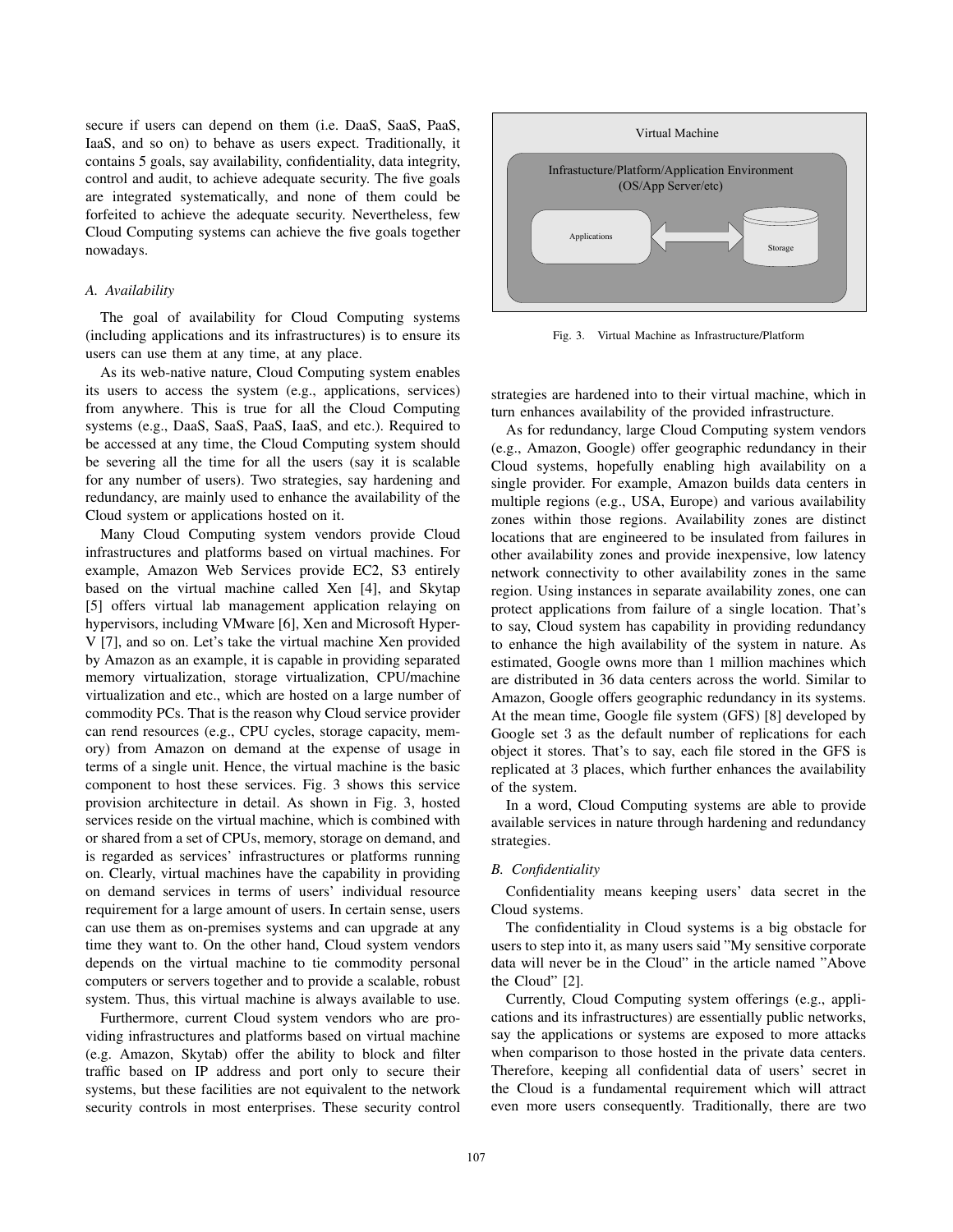

Fig. 4. Vertica Provides VPN and Firewall to Secure Its Database

basic approaches (i.e., physical isolation and cryptography) to achieve such confidentiality, which are extensively adopted by the Cloud Computing vendors.

As discussed, Cloud system offerings (e.g., data, services) are transmitted through public networks. That's to say no physical isolation could be achieved. Alternatively, Virtual Local Area Networks, and network middleboxes (e.g. firewalls, packet filters) should be deployed to achieve the virtual physical isolation [2]. For example, CohesiveFT releases VPN-Cubed [9] to provide a security perimeter for the IT infrastructure whether it is inside a single Cloud or multiple Cloud or hybrid Cloud-datacenter ecosystem. Moreover, Vertica [10] deploys its database on the Amazon EC2 and provides VPN and firewall to secure its database, as shown in Fig. 4 [10]. When a Vertica database instance is provisioned by the Amazon EC2, it provides users full root access so users can secure the system as they see it. They chose to create a VPN between their enterprise users and their Vertica for the Cloud instance and set up a firewall to the outside world. Aside from the VPN port and software, they blocked off all external communication.

Encrypted storage is another choice to enhance the confidentiality. For example, encrypting data before placing it in a Cloud may be even more secure than unencrypted data in a local data center; this approach was successfully used by TC3 [11], a healthcare company with access to sensitive patient records and healthcare claims, when moving their HIPAAcompliant application to AWS [11].

# *C. Data Integrity*

Data integrity in the Cloud system means to preserve information integrity (i.e., not lost or modified by unauthorized users). As data is the base for providing Cloud Computing services, such as Data as a Services, Software as a Service, Platform as a Service, keeping data integrity is a fundamental task.

Furthermore, Cloud Computing system usually provides massive data procession capability. Herein, massive data means many Tera Bytes (TB) data or even Peta Bytes (PB) data in volume. The challenges for data integrity associated with data storage in the Cloud Computing system are as follows. Firstly, in terms of the current development of state for



Fig. 5. Zetta RAIN-6 system architecture

hard disk drivers (or solid state disks or tapes), their capacity increases are not keeping pace with the data growth [12]. Therefore, to scale up the data storage in the Cloud Computing systems, vendors need to increase the population of hard drives (or solid state disks or tapes). This may consequently result in increased high probability of either node failure or disk failure or data corruption or even data loss. Secondly, disk drives (or solid state disks) are getting bigger and bigger in terms of their capacity, while not getting much faster in terms of data access. In this section, we give a brief introduction to the Zetta system [13] provided by Zetta which mainly focus on data integrity for Cloud Computing services, which has a similar idea to RAID systems [14]..

Zetta [13] provides Zetta system for storage service on demand mainly considering on the data integrity. There, data integrity means that the system won't corrupt or data won't lose, even at tremendous large scale and over long periods of duration, regardless of the corruption vector. Zetta implements *RAIN-6* (Redundant Array of Independent Nodes-6) in its Zetta system for the primary data hosting service, mainly considering on the data integrity. It is called RAIN-6 because it has a similar implementation to *RAID-6* (Redundant Array of Independent Disks-6), and result in similar capability considering the data integrity. Therefore, RAIN-6 is not only able to tolerant hard drive failure and bit errors, but also to recover from node failure and bit errors for any causes (e.g., network failure, power supply shortage, memory or a hard drive corruption and etc.). This data integrity property is achieved by data placement in terms of node striping.

Additionally, Zetta system uses an *N+3* implementation comparing to RAID system [14], which means that it is able to tolerate three simultaneous failures (e.g., a three disks failure or even a three entire nodes failure) in a given stripe. Thus, Zetta system provides rather high availability and data integrity. Fig. 5 [13] shows the RAIN-6 architecture in Zetta system. The standard for Zetta system encoding is an 8+3 encoding (i.e., 8 pieces of primary data are encoded into 11 chunks, which are further distributed across 11 independent storage nodes, and each of which contains redundant network connections). This node level processing capacity allows Zetta to deliver data with high integrity (i.e., without corruption).

Digital signature is a commonly used technique for data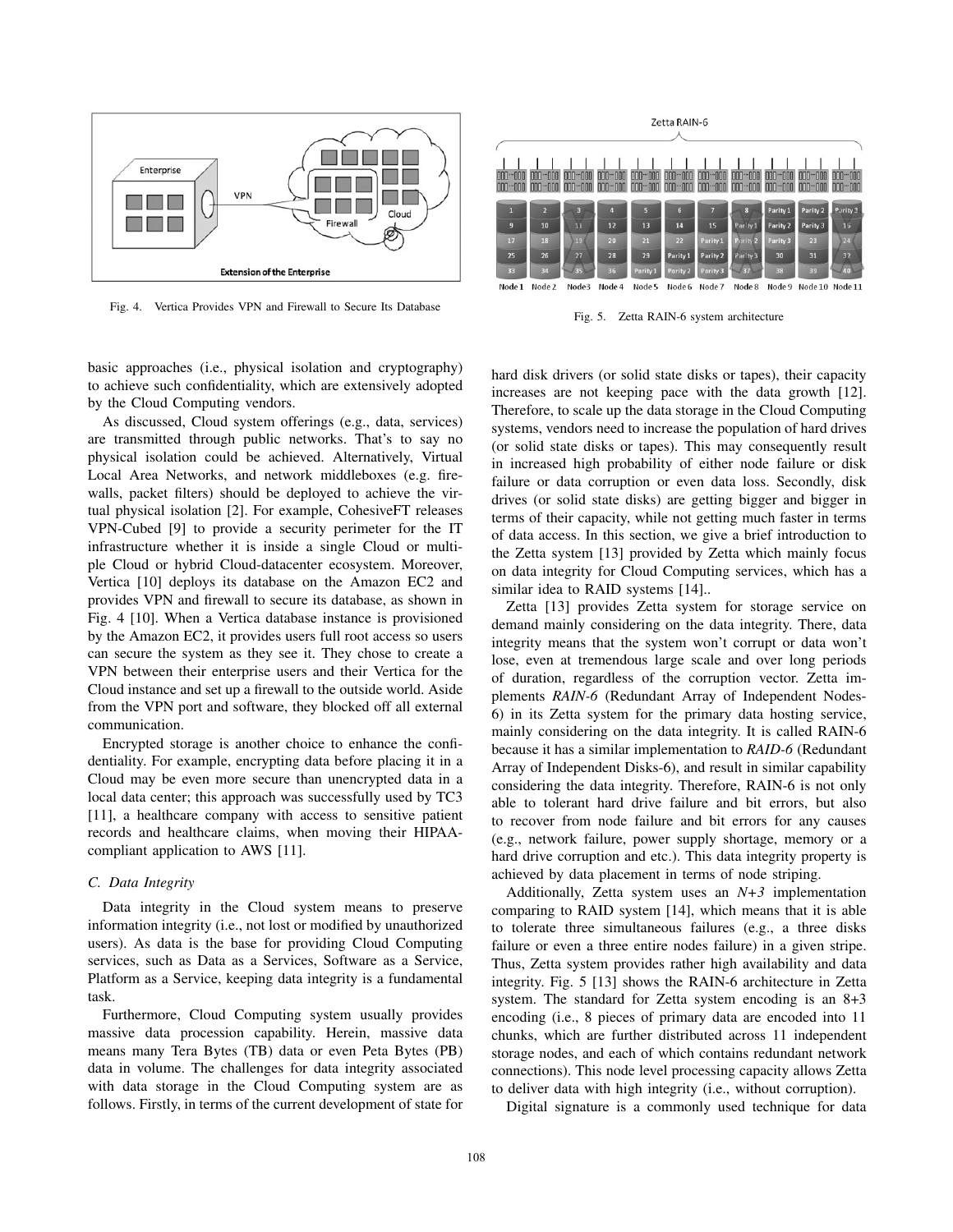integrity testing. The widely adopted distributed file systems (e.g., GFS [8], HDFS [15]) usually divide data in large volumes into a set of blocks, each of which has a default size (e.g., 64MB, 128Mb). When a block of the data is physically stored on, a digital signature is attached to it. This digital signature is useful for future integrity testing. Herein, digital signature is able to test the integrity of the data, and recover from corruption.

Hence, data integrity is fundamental for Cloud Computing system, and it is hopeful to be achieved by techniques such as RAID-liked strategies, digital signature and so on.

#### *D. Control*

Control in the Cloud system means to regulate the use of the system, including the applications, its infrastructure and the data.

Cloud Computing system always involves distributed computation on multiple large-scale data sets across a large number of computer nodes. Even more, every Internet user is able to contribute his or her individual data to the Cloud Computer systems which are located on the other side of the Internet, and make use of them. For example, a user's click stream across a set of webs (e.g., Amazon book store, Google search web pages, etc.) can be used to provide targeted advertising. Future healthcare applications may use an individual's DNA sequence (which is captured by hospitals) to develop tailored drugs and other personalized medical treatments. When all these personal data are stored in the Cloud Computing system environment, users of Cloud Computing systems may face many threats to their individual data. For example, let's consider a medical patient who is deciding whether to participate in a health-care study or not. Firstly, he or she may concern the careless or malicious usage of his or her data, and consequently results in the exposure of his or her individual data. For instance, by writing his or her individual data into a world wide readable file which may further be indexed by a search engine. Second, he or she may be concerned that even if all computations are done correctly and securely. However, the study result itself (e.g., the aggregate health-care statistics computed as part of the study) may leak sensitive information about his or her personal medical information. Performing distributed computation in the Cloud Computing systems on such sensitive individual data raises serious security and privacy concerns. Control of the distributed computation in the Cloud Computing systems over those individual data is essential in need.

In the Cloud Computing literature, Airavat [16] integrates decentralized information flow control (DIFC) [17] and differential privacy [18], [19], [20] to provide rigorous privacy and security control in the computation for the individual data in the MapReduce framework [21]. Airavat integrate DIFC into the MapReduce framework (it uses Hadoop [22] instead in the implementation). Therefore, it is able to pay particular attention to the division of labor between the MapReduce framework, the distributed file system (i.e., Hadoop Distributed File System [15]) and the operating system (e.g., Linux). Airavat uses DIFC to ensure that the system is free from



Fig. 6. High level architecture of Airavat, trusted components are starred

unauthorized storage access. For example, it prevents Mappers to leak data over unsecured network connections or leave the intermediate result data in unsecured local files. By providing several trusted initial mappers and trusted reducers, Airavat is able to carry out privacy-preserving computations in the MapReduce framework, eventually allowing users to insert their own mappers while dynamically ensuring differential privacy.

Fig. 6 [16] shows the architecture of Airavat. MapReduce computations start with an Airavat supplied mapper. The initial mapper must be trusted because it reads the data schema. The initial mapper also provides a sampling of input data to allow multiple queries to be composed in parallel, which reduces the amount of noise needed to achieve differential privacy. So long as a user computation starts with a trusted mapper and uses trusted reducers, the result of the computation can use differential privacy. The user can supply arbitrary mapper stages that do not need to be audited. This creates a powerful and flexible computation platform that retains the provable guarantees of differential privacy.

Hence, efficient and effective control over the data access in the Cloud Computing system and regulate the behaviors of the applications (services) hosted on the Cloud Computing systems will enhance the security of systems.

### *E. Audit*

Audit means to watch what happened in the Cloud system. Auditability could be added as an additional layer above the virtualized operation system (or virtualized application environment) hosted on the virtual machine to provide facilities watching what happened in the system. It is much more secure than that is built into the applications or into the software themselves, since it is able watch the entire access duration. For such kind of scenarios, three main attributes should be audited:

- *<sup>∙</sup>* Events: The state changes and other factors that effected the system availability.
- *<sup>∙</sup>* Logs: Comprehensive information about users' application and its runtime environment.
- *<sup>∙</sup>* Monitoring: Should not be intrusive and must be limited to what the Cloud provider reasonably needs in order to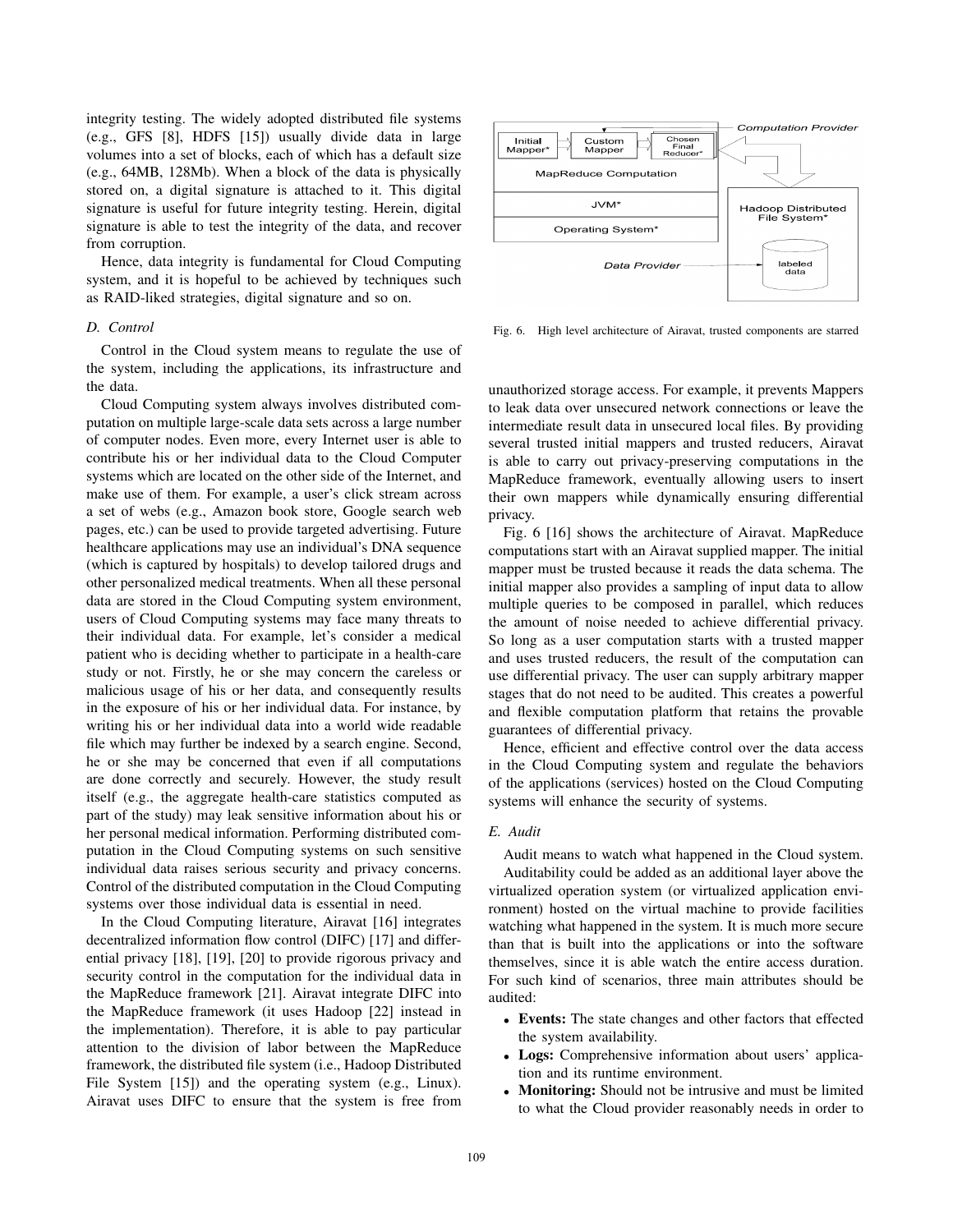run their facility.

Such a new feature (i.e., auditability added as an additional layer in the virtual operation systems) reinforces the Cloud Computing developers to focus on providing virtualized capabilities instead of specific hardware to being provided. That's to say they have the capability in auditing the entire Cloud Computing system in technique perspective. Another related concern is that many nations have laws requiring Cloud Computing providers (or SaaS providers) to keep customer data and copyrighted material within national boundaries, which make the auditability hopefully in the law issue perspective. However, some businesses do not like the ability of a country to get access to their data via the court system, for example, a European customer might be concerned about using Cloud Computing system in the United States given the USA PATRIOT Act [23].

# III. PRIVACY ON DEMAND

As Cloud Computing system usually offers services (e.g. DaaS, SaaS, IPMaaS, PaaS, and so on) on the other side of the Internet in terms of its users, the secret information of individual users' and business' are stored and managed by the service providers, and consequently results in privacy concerns. Privacy issues exist for a long time in the computing literature, and many law acts have been published to protect users' individual privacy as well as business secret. Nevertheless, these acts are out of date and inapplicable to the new scenarios, where a new relationship between users and providers (i.e. three parties) raises. In this subsection, we investigate a few privacy acts to illustrate those acts are not applicable in the new environment, in the subsection III-A. Data storage in the Cloud Computing system which is located in multi regions (locations) to make the system more tolerant may also raise the privacy problems. We present a brief introduction latter in the subsection III-B.

#### *A. Legal Issues*

Cloud computing systems (including applications and services hosted on them) has significant implications for the privacy of personal information as well as for the confidentiality of business and governmental information. That's because any information is shifted from local computers to the Cloud Computing systems at the Cloud Computing era, including email, word processing documents, spreadsheets, videos, health records, photographs, tax or other financial information, business plans, powerpoint presentations, accounting information, advertising campaigns, sales numbers, appointment calendars, address books, and more. Furthermore, the entire contents of a user's originally stored on local device may be shifted to a single Cloud provider or even to many Cloud providers. Whenever an individual, a business, a government agency, or other entity shares information in the Cloud, privacy or confidentiality questions may arise.

Moreover, the relationship between the users and providers in Cloud Computing systems is more complicated than that in other kinds of web services. It contains three roles [2],



Fig. 7. Users and Providers of Cloud Computing

say Cloud provider, XaaS provider/Cloud user and XaaS user as shown in Fig. 7, where X could be D (Data), S (Software), P (Platform), I (Infrastructure), and so on. *XaaS user* is a customer or potential customer of a Cloud Computing service. This user may be an individual, business, government agency, or any other entity. *XaaS provider* is the organization that offers the Cloud Computing service, whom is also a user of Cloud Computing system. A Cloud provider is the organization that offers the Cloud Computing system, it may be an individual, a corporation or other business, a non-profit organization, a government agency or any other entity. What should be noticed is that *Cloud service provider is one type of third party that maintains information about, or on behalf of, another entity*.

As the existence of the third party (i,e, Cloud service provider/Cloud user), many privacy acts are not applicable in this new environment. Moreover, those acts associated with privacy are issued many years ago, and initially protect the privacy between two parties only. That's to say information stored with a third party may have fewer or weaker privacy protections than information in the possession of the creator of the information and in the management of storer of the information. Other agencies and organizations or even government may be able to obtain information from a third party more easily. Next, we list several acts which may fail to protect the privacy of the information which is can be accessed by the third party.

Some acts are fail to protect the information to be disclosed to government [24]. We list a few of them as below:

*<sup>∙</sup>* Electronic Communications Privacy Act (ECPA) [25]: In an electronic environment, the Electronic Communications Privacy Act of 1986 (ECPA) provides some protections against government to access the electronic information that is stored in the storage device of the third parties (e.g., Internet service providers), including electronic mail and other computer information, and so on. However, the privacy protections provided by ECPA for the wide range of Cloud Computing activities are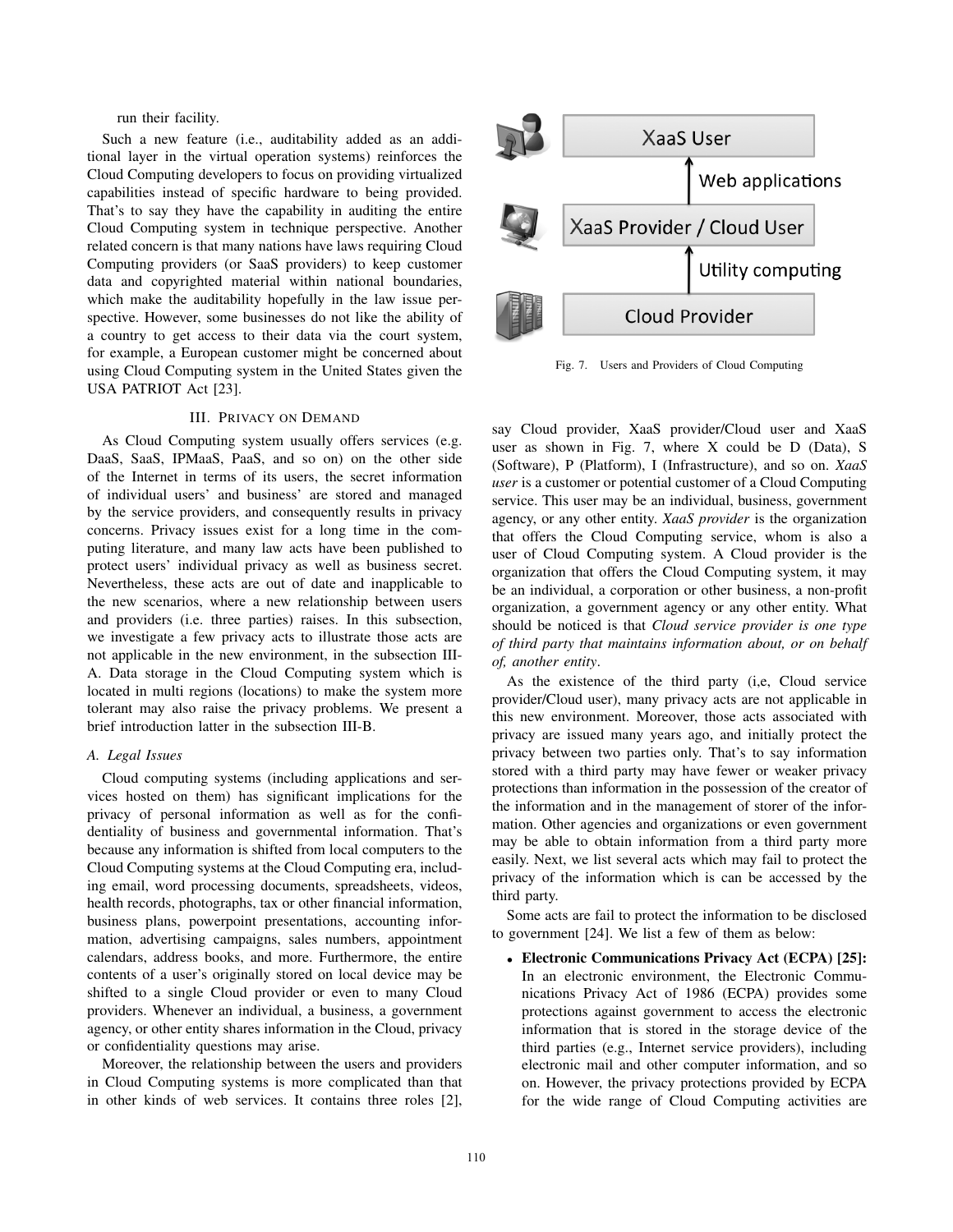difficult to predict, even for identifying all Cloud Computing applications themselves. Thus, it is really difficult to apply this act in the Cloud Computing system era to protect users' privacy.

*<sup>∙</sup>* USA PATRIOT Act (UPA) [23] : The USA PATRIOT Act, as originally enacted in 2001 and amended in 2005, includes provisions allowing the FBI to access any business record. Although a court order is required, the FBI's authority under the USA PATRIOT Act is sufficient to extend to a record maintained by a Cloud provider, say Cloud users' privacy can't be protected.

Some acts are fail to protect the information to be disclosed to private parties.

- *<sup>∙</sup>* Health Insurance Portability and Accountability Act (HIPAA) [26] : The HIPAA health privacy rule imposes some limits on compelled disclosures. A legal demand by a private party to a Cloud provider for disclosure of protected health information would lead the users' privacy information to be disclosed.
- *<sup>∙</sup>* Fair Credit Reporting Act (FCRA) [27] : The Fair Credit Reporting Act imposes limits on the use of credit reports by a user of credit report to a permissible purpose. If a creditor stores a credit report with a Cloud provider, and a third party obtains the report from the Cloud provider, the legal limit on use could be violated.
- *<sup>∙</sup>* Video Privacy Protection Act (VPPA) [28] : Video Privacy Protection Act limits some disclosures of customer data. If the Cloud provider's terms of service allow the provider to see, use, or disclose the information, the Cloud provider's actions could result in a violation of the law.
- *<sup>∙</sup>* Gramm Leach Bliley Act (GLBA) [29] : Gramm Leach Bliley Act restricts financial institutions from disclosing a consumer's personal financial information to a nonaffiliated third party. However, disclosure to a service provider is generally not restricted.
- *<sup>∙</sup>* Cable Communications Policy Act (CCPA) [30] : Cable Communications Policy Act protects cable television subscriber records, but not directly prevent the use of a Cloud provider.

According to the acts illustrated above, they were used to protect privacy and fail to apply in the new Cloud Computing service environment. Changes to these acts should be made to adapt the new Cloud Computing environment.

# *B. Multi Location Issues*

Cloud system means to offer huge computer resource to users, including infrastructure, platform, services (e.g., storage, computing power, and so on). Hence, a business has to trust the Clouds system vendor and store its private data to the Cloud system. That's to say the business's data are stored in someone else's computer (say in someone else's facility). However, many things can go wrong, if data are stored in someone else's devices. For example, the Cloud service provider may go out of business or may decide to hold the data hostage if there is a dispute. Furthermore, large Cloud system vendors have their Cloud mirror sites in many other countries. For example, Amazon has its EC2 in multi-locations, and currently one in USA and the other in Europe. Google App Engine locates in may countries too (i.e., it has 36 data centers across the world), such as USA, China, and so on. We list a few problems that may occur, if the private data are stored in multi-locations [31].

- *<sup>∙</sup>* Multi-location of the private data: It is rather dangerous, if the business stores its private data in the third party's device. In this sense, the businesses's private data are sitting in someone else's computer, and in someone else's facility. Then, many things can go wrong. Firstly, the Cloud service provider may go out of business. Secondly, the Cloud service provider may decide to hold the data as hostage if there is a dispute. Thirdly, it is rather important for a company to understand in which country its data will be hosted. That's because the location of the data directly affects the choice of the law that will be applied on its private data. For example, if the data reside in China, it is likely that Chinese law will be applied on the access to those private data. Moreover, Chinese law will also be applied to regulate the client demands on accessing its own data, if the data is stored in China. Furthermore, Chinese law may also permit the Chinese government to have the unlimited access to the data stored in its territory whereas there might be stricter restrictions to access by the United States government to data stored in the United States.
- *<sup>∙</sup>* Multi-location of the service provider: The Cloud service client (e.g., business user or private user) also need to make sure how the Cloud service provider performs their declared services. Thus, the Cloud service client is able to keep a direct relationship with the provider, and control over its own private data.
- *<sup>∙</sup>* Data combination and commingling: The Cloud Computing client (e.g., business user or private user) needs to ensure that its private data whether its private data is stored separately from others or not. If they are combined or commingled with those of other clients' data, then it is much more vulnerable or dangerous. For example, viruses might be transmitted from one client to others. If another client is the victim of a hack attack, the attack might affect the availability or integrity of the data of other companies located in the same environment.
- **Restrictions on techniques and logistics:** It might be rather difficult or even impossible for the Cloud service provider to assure the locations where the Cloud Computing client's data will be stored. For example, Amazon has data centers all over the world, the client's data is placed automatically across them, unless Amazon uses specific servers for dedicated client. The Cloud service provider may also need to address logistics. Cloud Computing providers needs to subcontract the data hosting or other service to third parties.